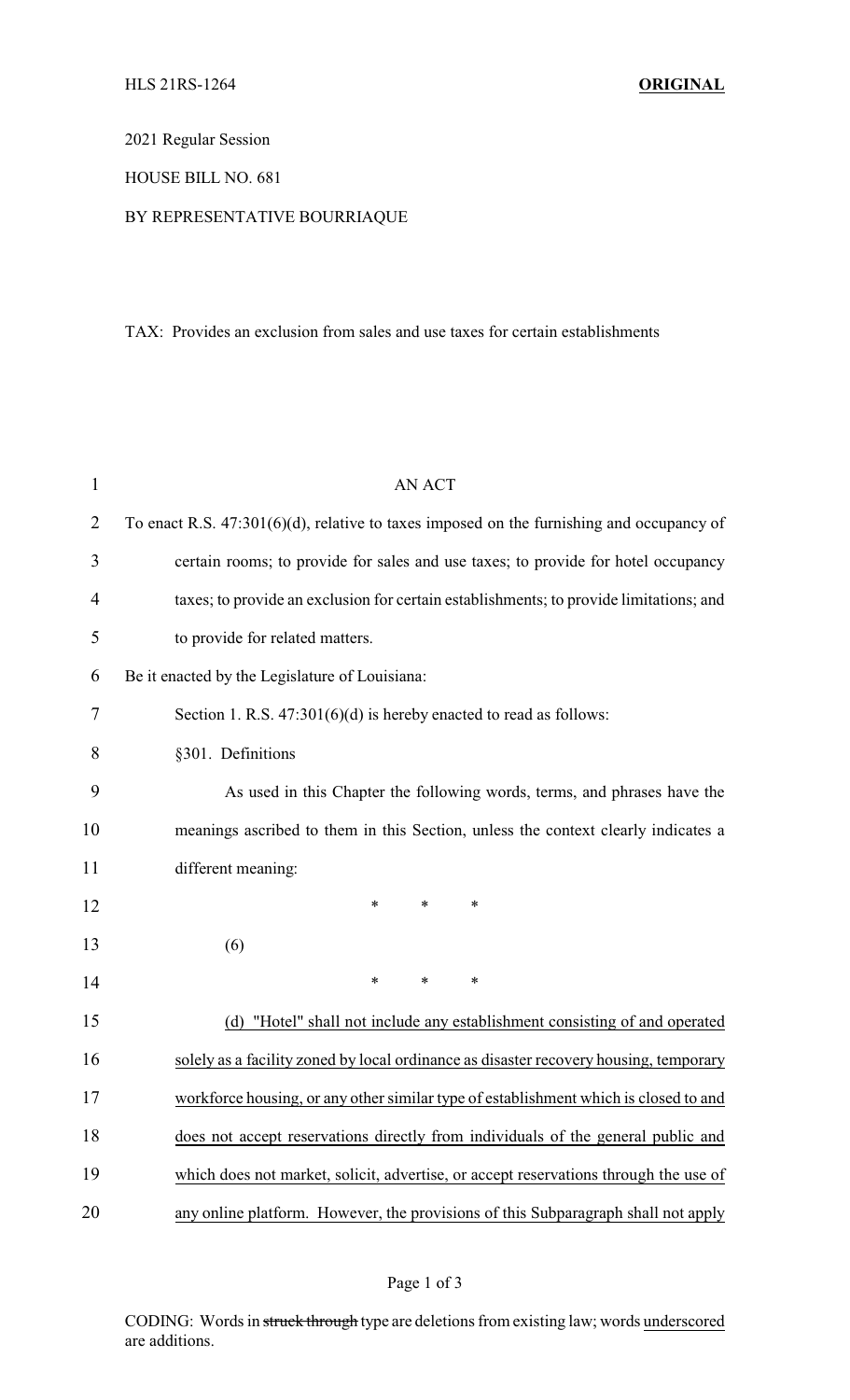|  | to any facility that previously operated as a conventional hotel, motel, recreational |  |  |
|--|---------------------------------------------------------------------------------------|--|--|
|  |                                                                                       |  |  |

# 2 vehicle park, manufactured home park, or campground.

 $3$  \* \* \*

## DIGEST

The digest printed below was prepared by House Legislative Services. It constitutes no part of the legislative instrument. The keyword, one-liner, abstract, and digest do not constitute part of the law or proof or indicia of legislative intent. [R.S. 1:13(B) and 24:177(E)]

| HB 681 Original |                      |            |
|-----------------|----------------------|------------|
|                 | 2021 Regular Session | Bourriaque |

**Abstract:** Provides an exclusion from sales and use and certain hotel occupancy taxes for certain establishments.

Present law levies a sales and use tax on the furnishing of sleeping rooms, cottages, or cabins by hotels.

Present law defines "hotel" to mean any establishment or person engaged in the business of furnishing sleeping rooms, cottages, or cabins to transient guests, where such establishment consists of sleeping rooms, cottages, or cabins at any of the following:

- (1) A single business location.
- (2) A residential location, including but not limited to a house, apartment, condominium, camp, cabin, or other building structure used as a residence.

Provides that "hotel" does not mean or include any establishment or person leasing apartments or a single family dwelling on a month-to-month basis.

Present law provides that for purposes of the sales and use taxes of all tax authorities in this state, the term "hotel" does not include camp and retreat facilities owned and operated by nonprofit organizations exempt from federal income tax under federal law (Section 501(a) of the Internal Revenue Code) provided that the net revenue derived from the organizations's property is devoted wholly to the nonprofit organization's purposes. However, provides that the term "hotel" does include camp and retreat facilities which sells rooms or other accommodations to transient guests who are not attending a function of the nonprofit organization that owns and operates the camp and retreat facilities or a function of another nonprofit organization exempt from federal income tax under federal law (Section 501(a) of the Internal Revenue Code). Provides that it is the intention of the legislature to tax the furnishing of rooms to those who merely purchase lodging at such facilities.

Present law provides that for purposes of the sales and use taxes of all tax authorities in this state, the term "hotel" does not include a temporary lodging facility which is operated by a nonprofit organization described in federal law (Section 501(c)(3) of the Internal Revenue Code), provided that the facility is devoted exclusively to the temporary housing, for periods no longer than 30 days' duration, of homeless transient persons whom the organization determines to be financially incapable of engaging lodging at a facility defined by present law, and further provided that the lodging charge to such persons is no greater than \$20 per day.

Proposed law retains present law and additionally provides that the term "hotel" does not include any establishment consisting of and operated solely as a facility zoned by local ordinance as disaster recovery housing, temporary workforce housing, or any other similar type of establishment which is closed to and does not accept reservations directly from

#### Page 2 of 3

CODING: Words in struck through type are deletions from existing law; words underscored are additions.